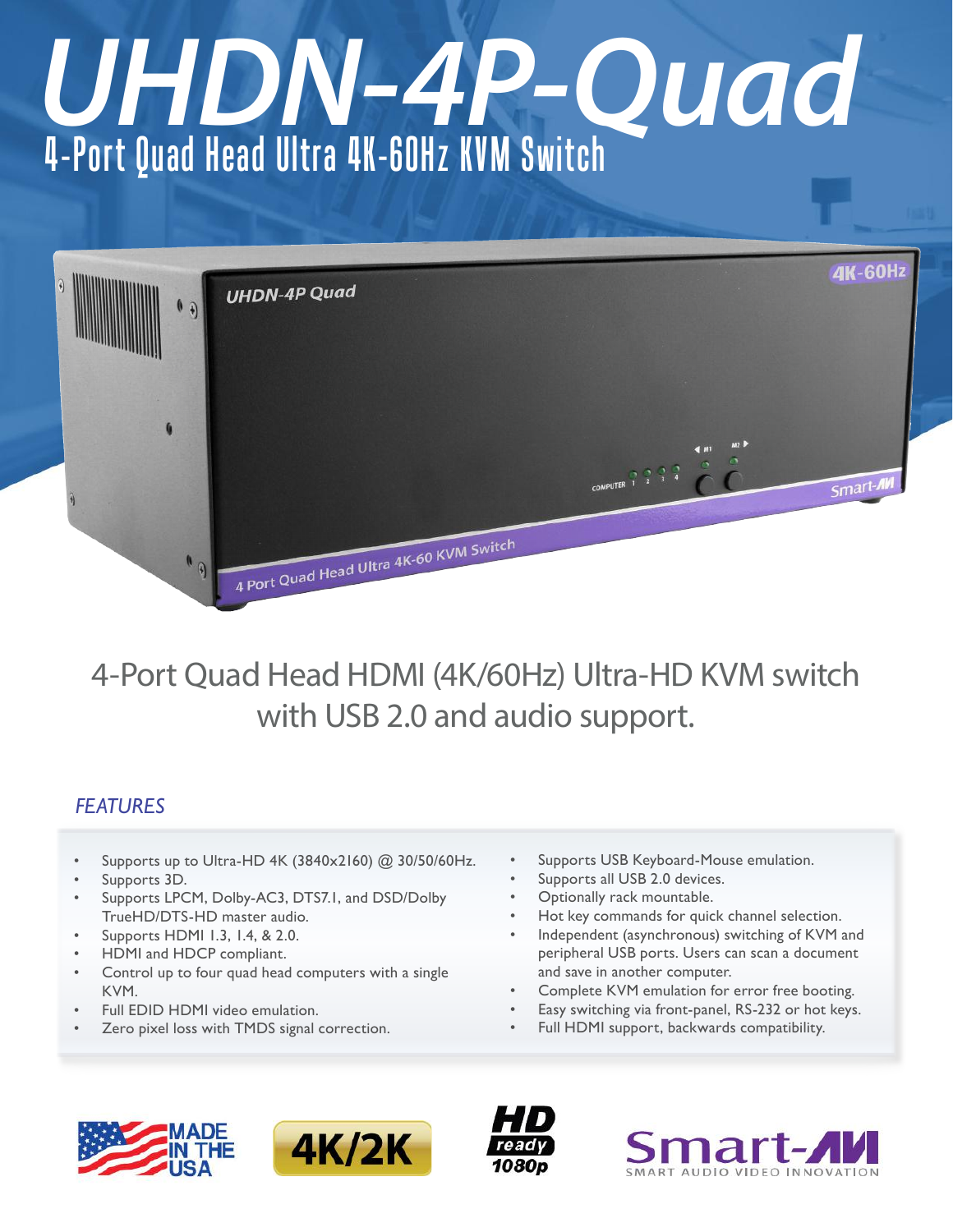## *OVERVIEW*

UHDN-4P-Quad is a multi-platform KVM switch capable of managing four quad-head 4K computers through a single KVM. Built with ultra-HD ready HDMI outputs, the UHDN-4P-Quad is the first quad-head HDMI KVM switch on the market to offer full 4K at 60Hz directly from the device. Until now, HDMI switches lost emulated picture when disconnected from monitors, leading to confusion and disorganization upon reconnecting. With UHDN-4P-Quad, full EDID-assisted HDMI video emulation ensures visual workspaces and screen resolutions are remembered every time: simple!

The UHDN-4P-Quad is HDCP compliant, supporting screen resolutions up to 4K Ultra-HD (3840x2160 @ 60Hz) with responsive EDID emulation. Additionally, the UHDN-4P-Quad is USB peripheral-friendly, compatible with printers, keyboards, and mice. The UHDN-4P-Quad is also easy to control with both a simple front-panel interface, as well as RS-232 or hot-keys.

#### SOURCE SWITCHING MADE EASY

The UHDN-4P-Quad offers simplified management between four quad-head HDMI equipped computers' USB 2.0 outputs. Keyboards, mice, and other connected USB devices can be switched between with ease. This dynamic KVM switch can be controlled via hot keys or RS-232 commands, as well as directly through the console's easy-to-read front panel.

#### EDID PASS-THROUGH AND RECOGNITION

The UHDN-4P-Quad features EDID Pass-Through technology and source recognition, which enables smooth and efficient switching in virtually any scenario. This plug-and-play EDID functionality makes set up hassle free and simple.

#### FULL USB KEYBOARD AND MOUSE FMULATION

The USB keyboard and mouse emulation utilized by UHDN-4P-Quad provides quick source switching via keyboard hot keys. UHDN-4P-Quad simulates the presence of a keyboard and mouse for every attached computer. This essential function simulates keyboard and mouse control for all connected computers, so switching between each is kept seamless and completely uninterrupted.

# *REAL-WORLD APPLICATIONS*

The UHDN-4P-Quad has a broad range of applications, but the main function is to centralize the access of up to four computers with HDMI displays. Not only does it function as a KVM console, but it also supports USB 2.0 functionality. This allows users to access nearby USB devices, including those not supported by other KVM switches. The UHDN-4P-Quad is the ideal solution for medical, industrial, studio and defense applications, where it is not practical or safe to have multiple CPUs in the vicinity of the workstation.

- Server Hubs
- **Retail Spaces**
- **Educational Facilities**
- **Airports**
- Dealer Rooms
- Hospitals/Medical Care
- Control Rooms
- • Audio/Visual Presentation Spaces
- **Restaurants and Eateries**
- Hotels/Resorts

# *FLEXIBLE CONTROL*

USB/KEYBOARD: Hot keys enable the user to switch and control all the different functions of the KVM switch.

RS-232: Any external device or program supporting RS-232 can control the UHDN-4P-Quad. The UHDN-4P-Quad uses a very simple protocol that enables easy integration with other devices.